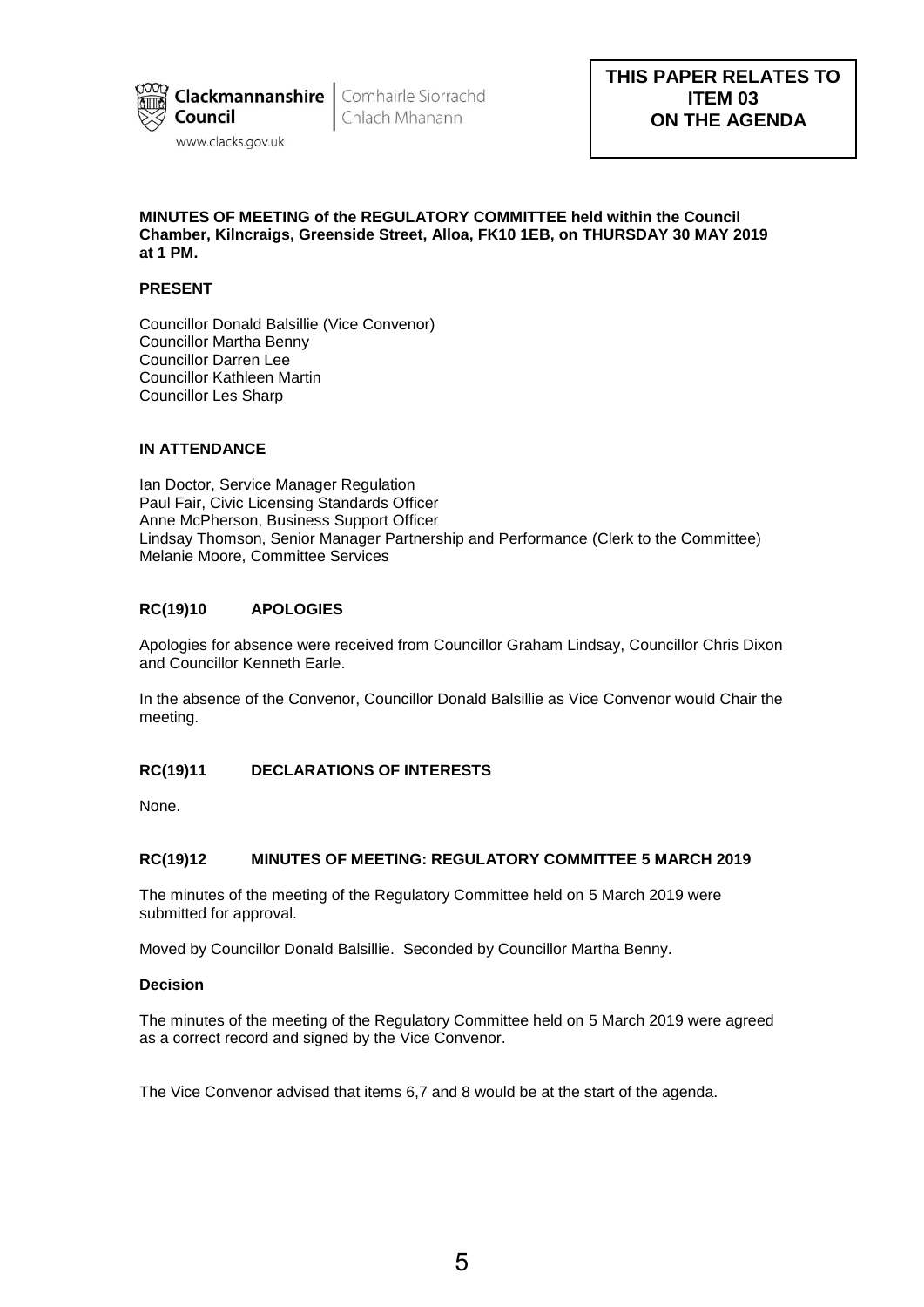# **RC(19)13 APPLICATION FOR GRANT OF TAXI DRIVER'S LICENCE**

The report, submitted by the Regulatory Services Manager, asked the Committee to consider an application for the grant of a taxi driver's licence.

The Council's Scheme of Delegation allows the Head of Development and Environment Services to determine all applications for licences under the Civic Government (Scotland) Act 1982, except where there have been any objections or representations received from any party.

The Licensing Authority had received representations from the Civic Licensing Standards Officer (CLSO).

#### **Attending**

Mr Paul Fair, CLSO Mr Ross Wilson, Applicant Mr Bramley Eccles, Applicants Representative

The Committee heard representation from the CLSO, the Applicant and the Applicant's Representative. The Committee also had the opportunity to put questions to all parties.

Following questions, the Committee agreed to adjourn at this point in the proceedings (1:19 pm) to take legal advice. When the Committee resumed at 1:32 pm, 5 members remained present.

### **Motion**

That the Committee agrees to grant the application for a Taxi Driver's Licence for a period of one year, subject to the condition that the applicant has a contract with Brams Taxis.

Moved by Councillor Les Sharp. Seconded by Councillor Kathleen Martin.

#### **Decision**

Having considered all of the information provided and the representations made, the Committee granted the application for a Taxi Driver's Licence for a period of one year, subject to the condition that the applicant is contracted with Brams Taxis.

### **Action**

Regulatory Services Manager

The Convenor agreed to take item 8 as the next item.

### **RC(19)14 APPLICATION FOR THE RENEWAL OF A TAXI DRIVER'S LICENCE**

A report which asked the Committee to consider an application for the renewal of a Taxi Driver's Licence was submitted by the Regulatory Services Manager. The Council's Scheme of Delegation allows the Head of Development and Environment Services to determine all applications for licences under the Civic Government (Scotland) Act 1982, except where there had been any objections of representations received from any party. The Licensing Authority had received a representation from the Council's Civic Licensing Standards Officer (CLSO) to the Licensing Authority.

### **Attending**

Mr Paul Fair, CLSO Mr Owen McParland, Applicant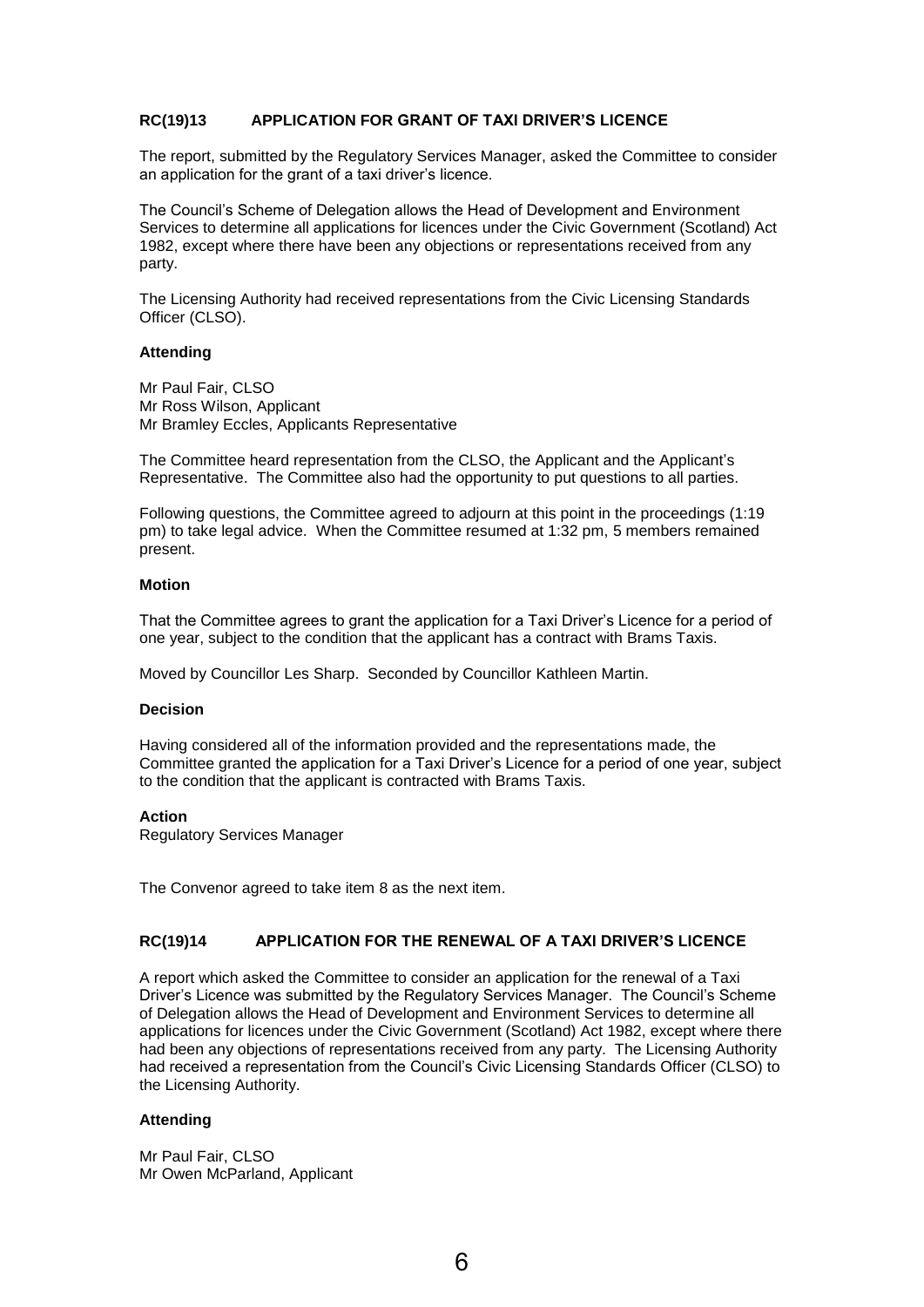Ms Janene Milligan, Applicants Employee

The Committee heard representation from the CLSO, the Applicant and Applicant's Employee. The Committee also had the opportunity to put questions to all parties.

Following questions, the Committee agreed to adjourn at this point in the proceedings (1:45 pm) to take legal advice. When the Committee resumed at 2:00 pm, 5 members remained present.

### **Motion**

Having considered all the information set out in the report and the representation made, and having had the opportunity to put questions to all parties that the Committee grant the renewal with the same condition as before that the applicant undertakes and passes an advanced driver training course within 1 month.

Moved by Councillor Donald Balsillie. Seconded by Councillor Les Sharp.

#### **Decision**

Having considered all the information provided and representations made, the Committee agreed unanimously to grant the applicant's application for renewal subject to the same condition as before the applicant undertakes and passes an advanced driver training course within 1 month.

### **Action**

Regulatory Services Manager

# **RC(19)15 APPLICATION FOR THE RENEWAL OF A TAXI DRIVER'S LICENCE**

A report which asked the Committee to consider an application for the renewal of a Taxi Driver's Licence was submitted by the Regulatory Services Manager. The Council's Scheme of Delegation allows the Head of Development and Environment Services to determine all applications for licences under the Civic Government (Scotland) Act 1982, except where there had been any objections of representations received from any party. The Licensing Authority had received a representation from the Council's Civic Licensing Standards Officer (CLSO) to the Licensing Authority.

### **Attending**

Mr Paul Fair, CLSO Ms Linzi Baird, Applicant Mr Colin Hood, Applicants Representative

The Committee heard representation from the CLSO, the applicant and the applicant's representative. The Committee also had the opportunity to put questions to all parties.

Following questions, the Committee agreed to adjourn at this point in the proceedings (2:15 pm) to take legal advice. When the Committee resumed at 2:19 pm, 5 members remained present.

### **Motion**

Having considered all the information set out in the report and the representation made, and having had the opportunity to put questions to all parties that the Committee grant the renewal with an additional condition that the applicant undertakes and passes an advanced driver training course within 3 months.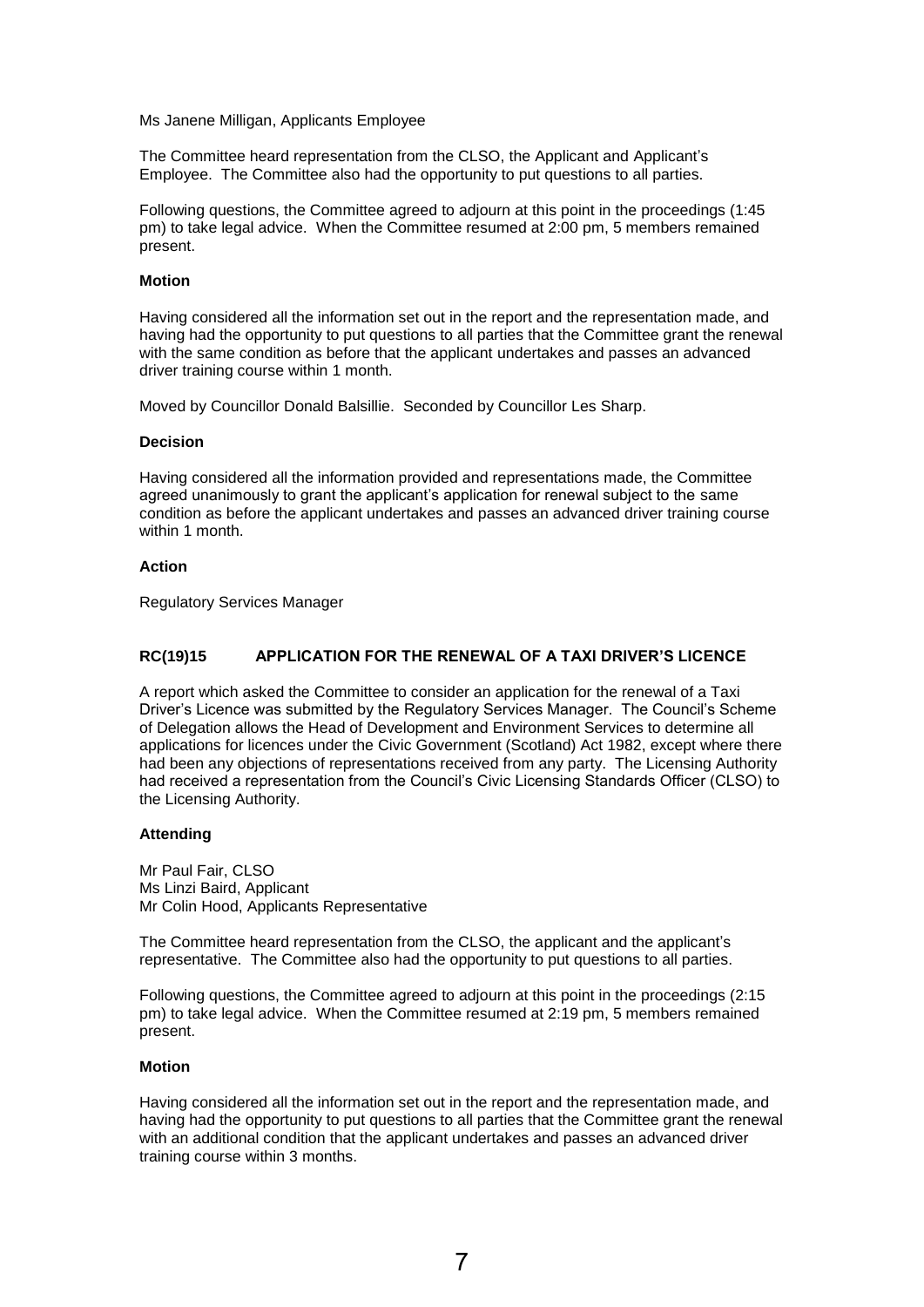Moved by Councillor Les Sharp. Seconded by Councillor Martha Benny.

### **Decision**

Having considered all the information provided and representations made, the Committee agreed unanimously to grant the applicant's application for renewal subject to the additional condition the applicant undertakes and passes an advanced driver training course within 3 months.

### **Action**

Regulatory Services Manager

### **RC(19)16 APPLICATION FOR THE EXEMPTION FROM PRIVATE HIRE CAR OPERATOR AND STANDARD LICENCE CONDITIONS**

The report, submitted by the Regulatory Services Manager, presented an application from Chrystal Executive Travel, seeking exemption from Standard Condition 16(6), relating to the display of "Pre Booked Hire Only" door signs and private hire car vehicle plates. The vehicle is to be used exclusively as an executive chauffeur hire car.

### **Attending**

Mr Paul Fair, Civic Licensing Standards Officer Mr William Chrystal, Applicant

The Committee heard representation from the Civic Licensing Standards Officer and the applicant and had opportunity to put questions to both.

### **Motion**

That the Committee permits an exemption for Chrystal Executive Travel for their Private Hire Car from condition 16(6) relating to door signs and vehicle plates and attaches alternative conditions relative to its use only as an executive chauffeur driven car, as set out in Appendix A to the Civic Licensing Standards officer's report.

Moved by Councillor Donald Balsillie. Seconded by Councillor Les Sharp.

### **Decision**

The Committee agreed to permit an exemption for Chrystal Executive Travel for their Private Hire Care from condition 16(6) relating to door signs and vehicle plates and attaches alternative conditions relative to its use only as an executive chauffeur driven car, as set out in Appendix A to the Civic Licensing Standards officer's report, namely:

- 1. A record of all journeys/hires relating to the use of the licensed vehicle will be kept by the operator who must make these records available on request for inspection by the Civic Licensing Standards Officer, and authorised officer of the Licensing Authority or a Constable.
- 2. All arrangements made to hire the vehicle must be made in advance of the journey commencing. A minimum fare of £30 will be applied to any hire.
- 3. The gold rear plate supplied by the Licensing Authority must be securely and permanently fitted in such a position inside the rear luggage area of the vehicle so that it can be easily shown to the Civic Licensing Standards Officer, an authorised officer of the Licensing Authority or a Police Constable.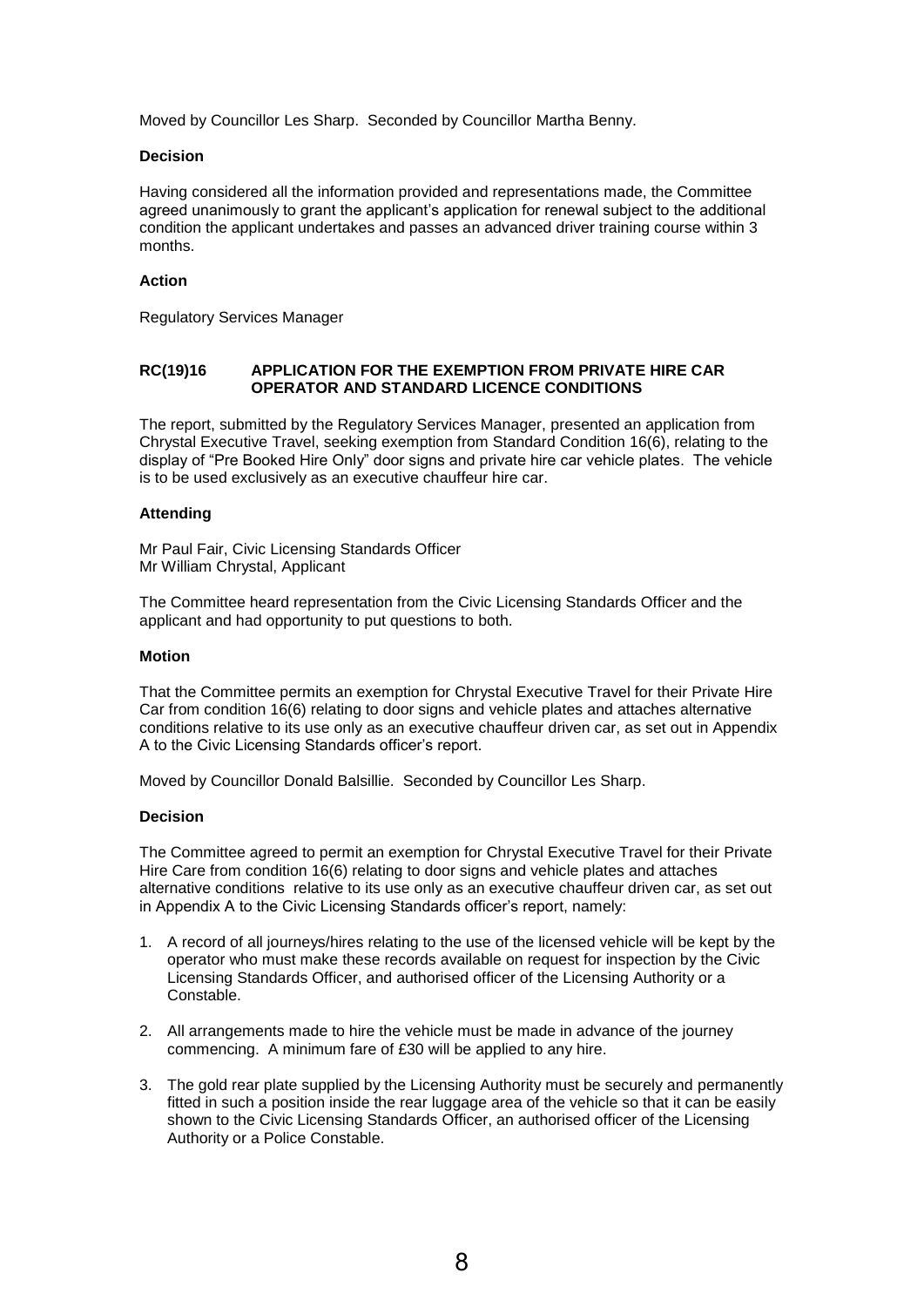4. The gold front plate will be displayed at all times whilst the vehicle is being used as a private hire car in a position on the front nearside, lower portion of the front windscreen so that it is clearly visible and legible from the outside vehicle.

### **Action**

Regulatory Services Manager

## **RC(19)17 APPLICATION FOR THE EXEMPTION FROM PRIVATE HIRE CAR OPERATOR AND STANDARD LICENCE CONDITIONS**

The report, submitted by the Regulatory Services Manager, presented an application from WK Services Limited, seeking exemption from Standard Condition 16(6), relating to the display of "Pre Booked Hire Only" door signs and private hire car vehicle plates. The vehicle is to be used exclusively as an executive chauffeur hire car.

### **Attending**

Mr Paul Fair, Civic Licensing Standards Officer The applicant did not attend

The Committee heard representation from the Civic Licensing Standards Officer and had opportunity to put questions to him.

### **Motion**

That the Committee permits an exemption for WK Services for their Private Hire Car from condition 16(6) relating to door signs and vehicle plates and attaches alternative conditions relative to its use only as an executive chauffeur driven car, as set out in Appendix A to the Civic Licensing Standards officer's report.

Moved by Councillor Donald Balsillie. Seconded by Councillor Darren Lee.

### **Decision**

The Committee agreed to permit an exemption for WK Services for their Private Hire Care from condition 16(6) relating to door signs and vehicle plates and attaches alternative conditions relative to its use only as an executive chauffeur driven car, as set out in Appendix A to the Civic Licensing Standards officer's report, namely:

- 1. A record of all journeys/hires relating to the use of the licensed vehicle will be kept by the operator who must make these records available on request for inspection by the Civic Licensing Standards Officer, and authorised officer of the Licensing Authority or a Constable.
- 2. All arrangements made to hire the vehicle must be made in advance of the journey commencing. A minimum fare of £30 will be applied to any hire.
- 3. The gold rear plate supplied by the Licensing Authority must be securely and permanently fitted in such a position inside the rear luggage area of the vehicle so that it can be easily shown to the Civic Licensing Standards Officer, an authorised officer of the Licensing Authority or a Police Constable.
- 4. The gold front plate will be displayed at all times whilst the vehicle is being used as a private hire car in a position on the front nearside, lower portion of the front windscreen so that it is clearly visible and legible from the outside vehicle.

### **Action**

Regulatory Services Manager